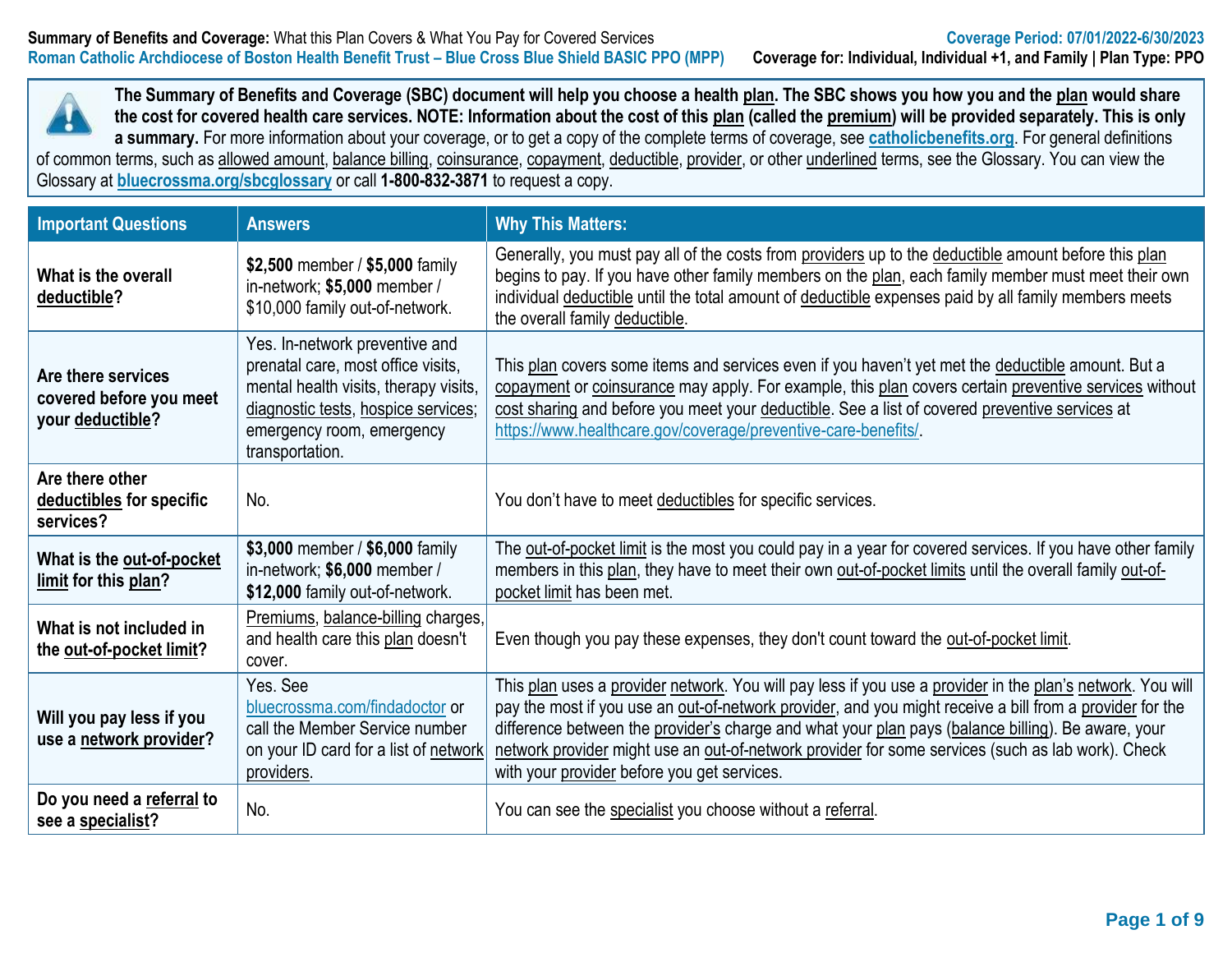All **copayment** and **coinsurance** costs shown in this chart are after your **deductible** has been met, if a **deductible** applies.  $\blacktriangle$ 

| <b>Common Medical Event</b>                               | <b>Services You May Need</b>                     | <b>In-Network</b><br>(You will pay the<br>least)                        | <b>What You Will Pay</b><br><b>Out-of-Network</b><br><b>Important Information</b><br>(You will pay the<br>most)<br>40% coinsurance<br>applicable<br>40% coinsurance;<br>40% coinsurance<br>chiropractor visit;<br>40% coinsurance<br>acupuncture visit<br>be applicable<br>40% coinsurance<br>(routine adult exams<br>not covered)<br>plan will pay for.<br>40% coinsurance<br>be required<br>Deductible applies first; pre-<br>40% coinsurance<br>authorization may be required | <b>Limitations, Exceptions, &amp; Other</b>                                                                                                                                                                                                                                                                                                                         |  |
|-----------------------------------------------------------|--------------------------------------------------|-------------------------------------------------------------------------|----------------------------------------------------------------------------------------------------------------------------------------------------------------------------------------------------------------------------------------------------------------------------------------------------------------------------------------------------------------------------------------------------------------------------------------------------------------------------------|---------------------------------------------------------------------------------------------------------------------------------------------------------------------------------------------------------------------------------------------------------------------------------------------------------------------------------------------------------------------|--|
|                                                           | Primary care visit to treat an injury or illness | $$30 / v$ isit                                                          |                                                                                                                                                                                                                                                                                                                                                                                                                                                                                  | Deductible applies first for out-of-<br>network; family or general practitioner,<br>internist, OB/GYN physician,<br>pediatrician, geriatric specialist, nurse<br>midwife, licensed dietician nutritionist,<br>multi-specialty provider group, or by a<br>physician assistant or nurse<br>practitioner designated as primary<br>care; a telehealth cost share may be |  |
| If you visit a health care<br>provider's office or clinic | Specialist visit                                 | \$50 / visit; \$30 /<br>chiropractor visit; \$30<br>/ acupuncture visit |                                                                                                                                                                                                                                                                                                                                                                                                                                                                                  | Deductible applies first for out-of-<br>network; includes physician assistant<br>or nurse practitioner designated as<br>specialty care; limited to 18<br>chiropractor visits per plan year;<br>limited to 12 acupuncture visits per<br>plan year; a telehealth cost share may                                                                                       |  |
|                                                           | Preventive care/screening/immunization           | No charge                                                               |                                                                                                                                                                                                                                                                                                                                                                                                                                                                                  | Deductible applies first for out-of-<br>network; limited to age-based<br>schedule and / or frequency; a<br>telehealth cost share may be<br>applicable. You may have to pay for<br>services that aren't preventive. Ask<br>your provider if the services needed<br>are preventive. Then check what your                                                              |  |
| If you have a test                                        | Diagnostic test (x-ray, blood work)              | \$30                                                                    |                                                                                                                                                                                                                                                                                                                                                                                                                                                                                  | Deductible applies first for out-of-<br>network; copayment applies per<br>service date; pre-authorization may                                                                                                                                                                                                                                                       |  |
|                                                           | Imaging (CT/PET scans, MRIs)                     | 20% coinsurance                                                         |                                                                                                                                                                                                                                                                                                                                                                                                                                                                                  |                                                                                                                                                                                                                                                                                                                                                                     |  |

**Page 2 of 9**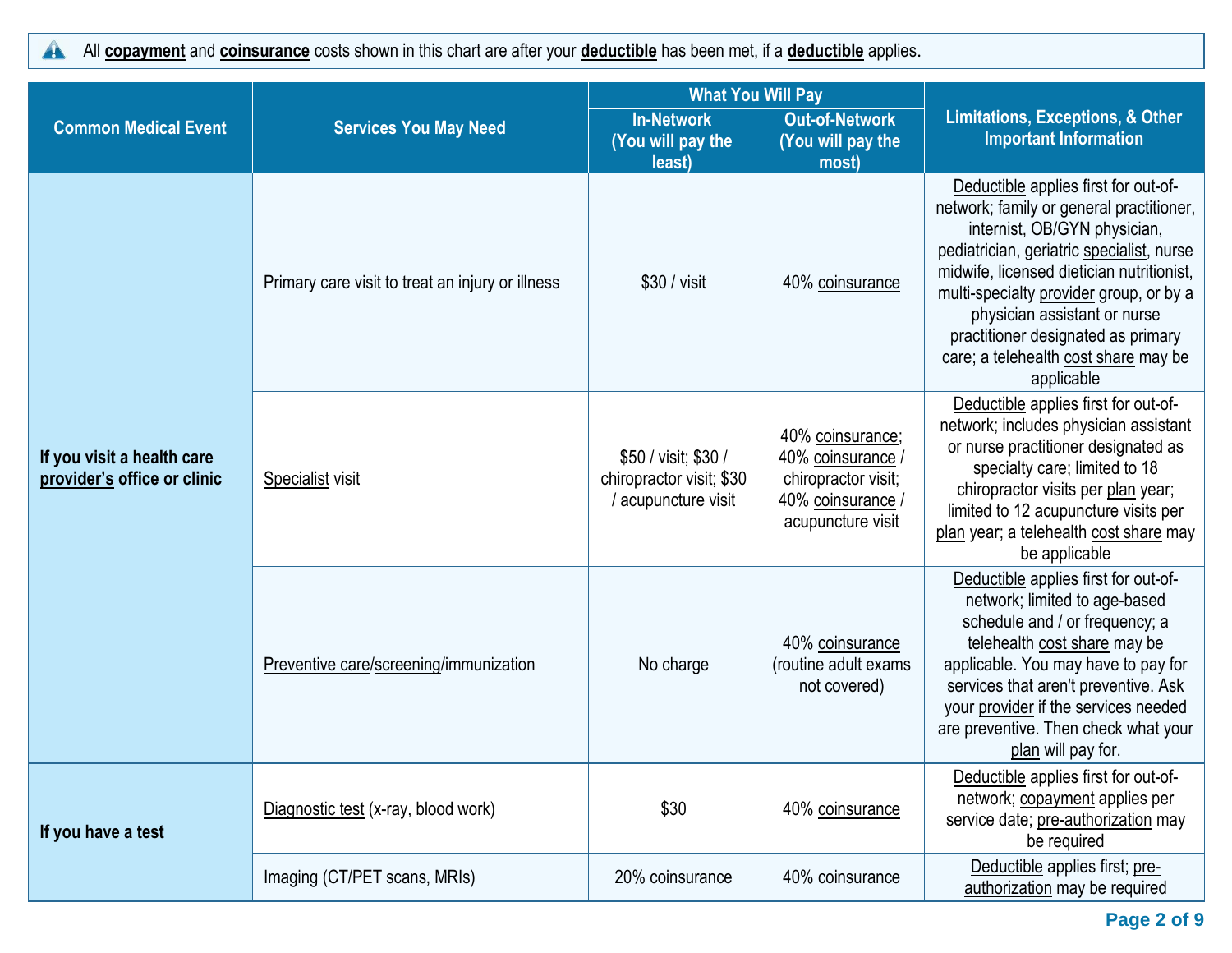|                                                                                                                                                                 |                                                     | <b>What You Will Pay</b>                                                                                |                                                     | <b>Limitations, Exceptions, &amp; Other</b><br><b>Important Information</b>                                                                                                                                                  |  |
|-----------------------------------------------------------------------------------------------------------------------------------------------------------------|-----------------------------------------------------|---------------------------------------------------------------------------------------------------------|-----------------------------------------------------|------------------------------------------------------------------------------------------------------------------------------------------------------------------------------------------------------------------------------|--|
| <b>Common Medical Event</b>                                                                                                                                     | <b>Services You May Need</b>                        | <b>In-Network</b><br>(You will pay the<br>least)                                                        | <b>Out-of-Network</b><br>(You will pay the<br>most) |                                                                                                                                                                                                                              |  |
|                                                                                                                                                                 | Generic drugs                                       | Retail: \$10<br>Mail: \$20                                                                              | Not covered                                         | Deductible does not apply<br>Pharmacy has a separate out-of-<br>pocket maximum of \$1,500 for<br>individual coverage and \$3,000 for<br>family coverage<br>Retail (up to 31-day supply)/Mail or<br>Retail (32-90-day supply) |  |
| If you need drugs to treat<br>your illness or condition<br>More information about<br>prescription drug coverage<br>is available at<br>www.catholicbenefits.org/ | Retail: \$35<br>Preferred brand drugs<br>Mail: \$70 |                                                                                                         | Not covered                                         | Deductible does not apply<br>Pharmacy has a separate out-of-<br>pocket maximum of \$1,500 for<br>individual coverage and \$3,000 for<br>family coverage<br>Retail (up to 31-day supply)/Mail or<br>Retail (32-90-day supply) |  |
| health/rx.htm or<br>877-430-8633                                                                                                                                | Non-preferred brand drugs                           | Retail: \$55<br>Mail: \$110                                                                             | Not covered                                         | Deductible does not apply<br>Pharmacy has a separate out-of-<br>pocket maximum of \$1,500 for<br>individual coverage and \$3,000 for<br>family coverage<br>Retail (up to 31-day supply)/Mail or<br>Retail (32-90-day supply) |  |
|                                                                                                                                                                 | <b>Specialty drugs</b>                              | Same copays as<br>non-specialty drugs,<br>with the exception of<br>PrudentRx-eligible<br>prescriptions. | Not covered                                         | 30% coinsurance for PrudentRx-<br>eligible specialty prescriptions. <sup>1</sup>                                                                                                                                             |  |

<sup>&</sup>lt;sup>1</sup> The PrudentRx program is designed to lower your out-of-pocket costs by assisting you with enrollment in drug manufacturers' discount copay cards/assistance programs. When enrolled in PrudentRx, your out-of-pocket cost will be **\$0** for medications included on the PrudentRx exclusive specialty drug list. If you opt out, you will be responsible for the 30% coinsurance. Please visit **[www.catholicbenefits.org](http://www.catholicbenefits.org/)** for more details.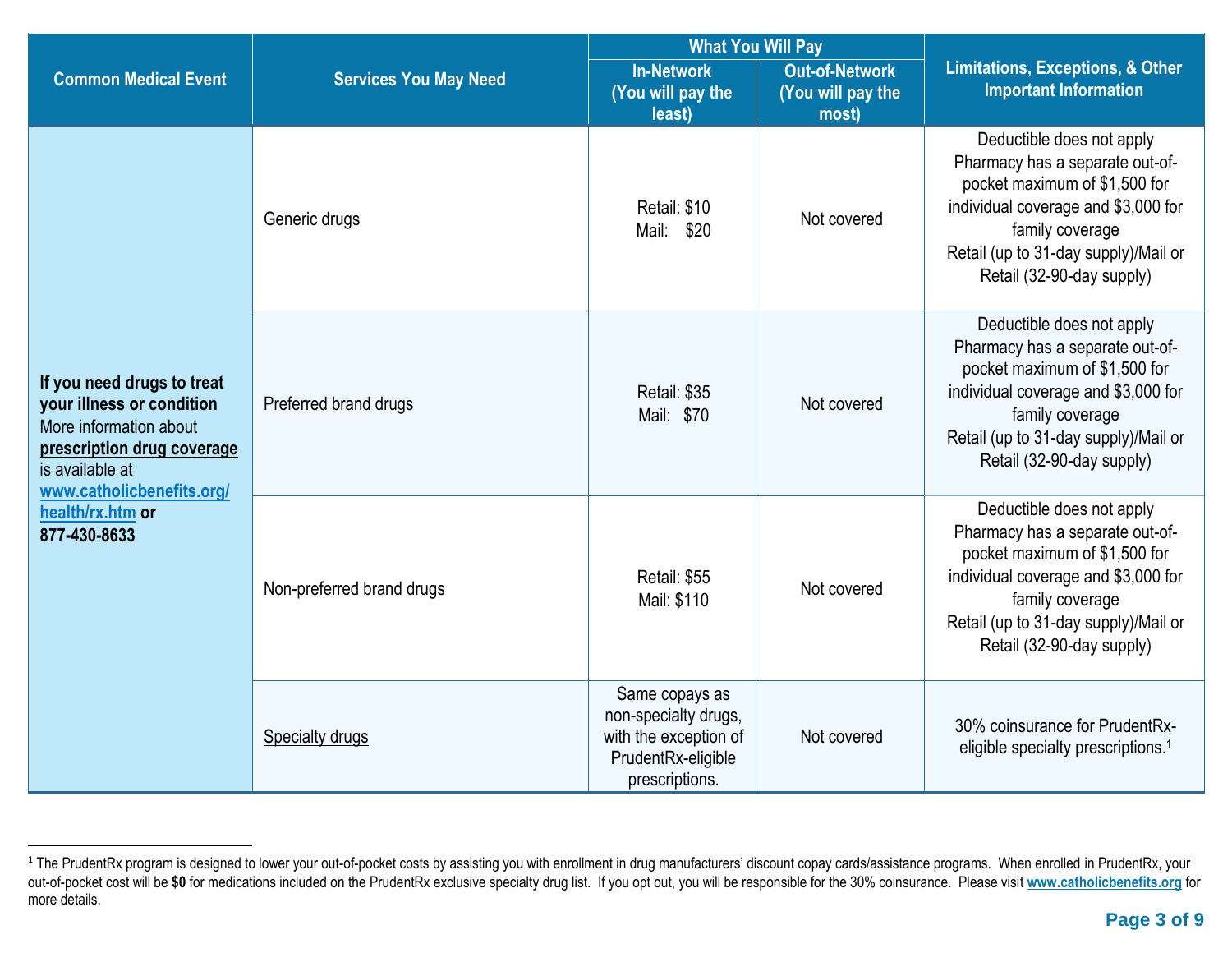|                                            |                                                | <b>What You Will Pay</b>                         |                                                                                                     |                                                                                               |
|--------------------------------------------|------------------------------------------------|--------------------------------------------------|-----------------------------------------------------------------------------------------------------|-----------------------------------------------------------------------------------------------|
| <b>Common Medical Event</b>                | <b>Services You May Need</b>                   | <b>In-Network</b><br>(You will pay the<br>least) | <b>Out-of-Network</b><br>You will pay the<br>most)                                                  | <b>Limitations, Exceptions, &amp; Other</b><br><b>Important Information</b>                   |
| If you have outpatient                     | Facility fee (e.g., ambulatory surgery center) | 20% coinsurance                                  | 40% coinsurance                                                                                     | Deductible applies first; pre-<br>authorization required for certain<br>services              |
| surgery                                    | Physician/surgeon fees                         | 20% coinsurance                                  | Deductible applies first; pre-<br>authorization required for certain<br>40% coinsurance<br>services |                                                                                               |
|                                            | Emergency room care                            | \$250 / visit;<br>deductible does not<br>apply   | \$250 / visit;<br>deductible does not<br>apply                                                      | Copayment waived if admitted                                                                  |
| If you need immediate<br>medical attention | Emergency medical transportation               | No charge                                        | No charge                                                                                           | None                                                                                          |
|                                            | Urgent care                                    | \$50 / visit                                     | 40% coinsurance                                                                                     | Deductible applies first for out-of-<br>network; a telehealth cost share may<br>be applicable |
| If you have a hospital stay                | Facility fee (e.g., hospital room)             | 20% coinsurance                                  | 40% coinsurance                                                                                     | Deductible applies first; pre-<br>authorization required                                      |
|                                            | Physician/surgeon fees                         | 20% coinsurance                                  | 40% coinsurance                                                                                     | Deductible applies first; pre-<br>authorization required                                      |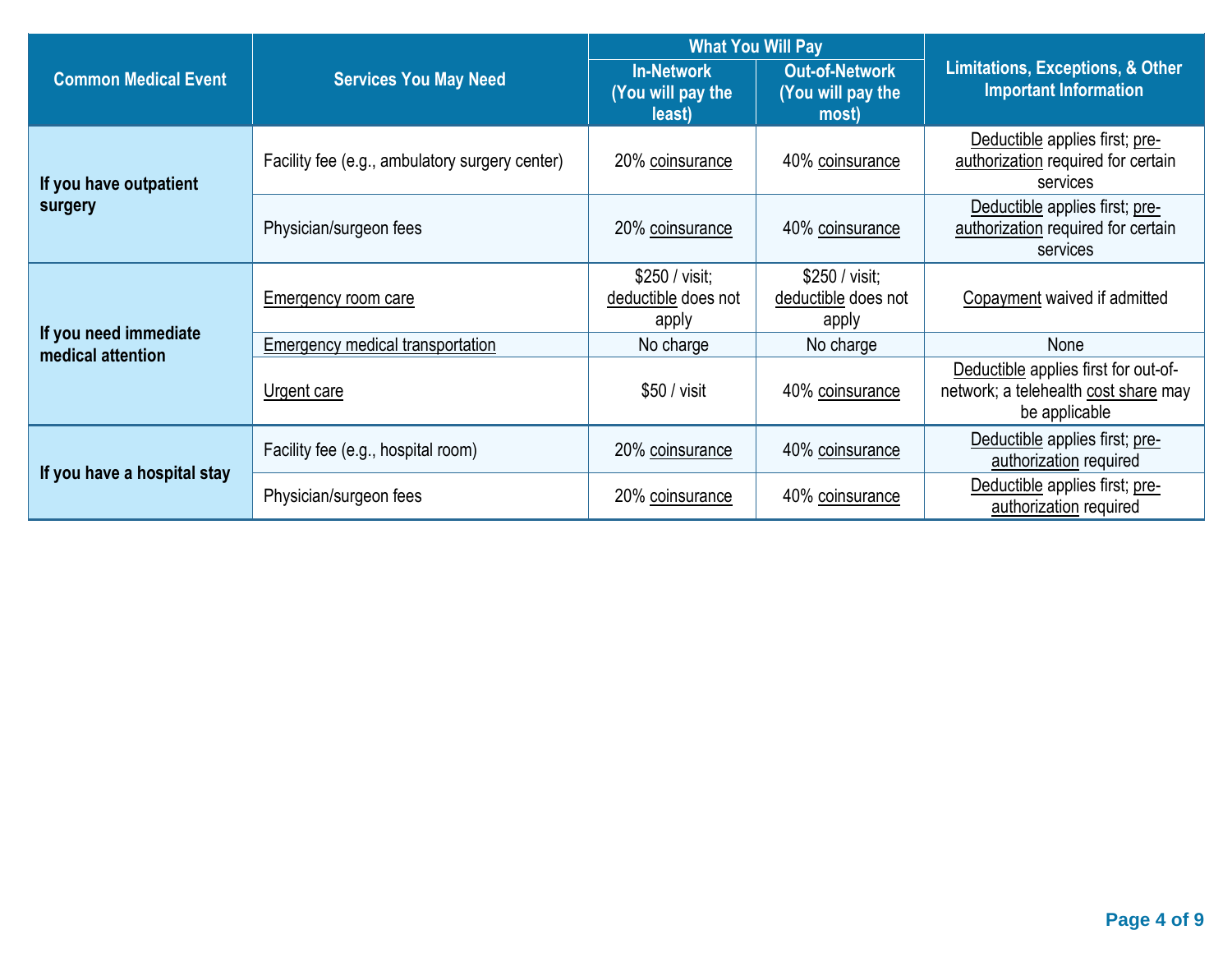|                                                     |                                           | <b>What You Will Pay</b>                                                 |                                                     |                                                                                                                                                                                                                                             |  |
|-----------------------------------------------------|-------------------------------------------|--------------------------------------------------------------------------|-----------------------------------------------------|---------------------------------------------------------------------------------------------------------------------------------------------------------------------------------------------------------------------------------------------|--|
| <b>Common Medical Event</b>                         | <b>Services You May Need</b>              | <b>In-Network</b><br>(You will pay the<br>least)                         | <b>Out-of-Network</b><br>(You will pay the<br>most) | <b>Limitations, Exceptions, &amp; Other</b><br><b>Important Information</b><br>be applicable; pre-authorization<br>required for certain services<br>Deductible applies first; pre-<br>authorization required for certain<br><b>Services</b> |  |
| If you need mental health,<br>behavioral health, or | <b>Outpatient services</b>                | $$30 / v$ isit                                                           | 40% coinsurance                                     | Deductible applies first for out-of-<br>network; a telehealth cost share may                                                                                                                                                                |  |
| substance abuse services                            | Inpatient services                        | 20% coinsurance                                                          | 40% coinsurance                                     |                                                                                                                                                                                                                                             |  |
| If you are pregnant                                 | Office visits                             | No charge for<br>prenatal care; 20%<br>coinsurance for<br>postnatal care | 40% coinsurance                                     | Deductible applies first except for in-<br>network prenatal care; cost sharing<br>does not apply for in-network<br>preventive services; maternity care                                                                                      |  |
|                                                     | Childbirth/delivery professional services | 20% coinsurance                                                          | 40% coinsurance                                     | may include tests and services                                                                                                                                                                                                              |  |
|                                                     | Childbirth/delivery facility services     | 20% coinsurance                                                          | 40% coinsurance                                     | described elsewhere in the SBC<br>(i.e. ultrasound); a telehealth cost<br>share may be applicable                                                                                                                                           |  |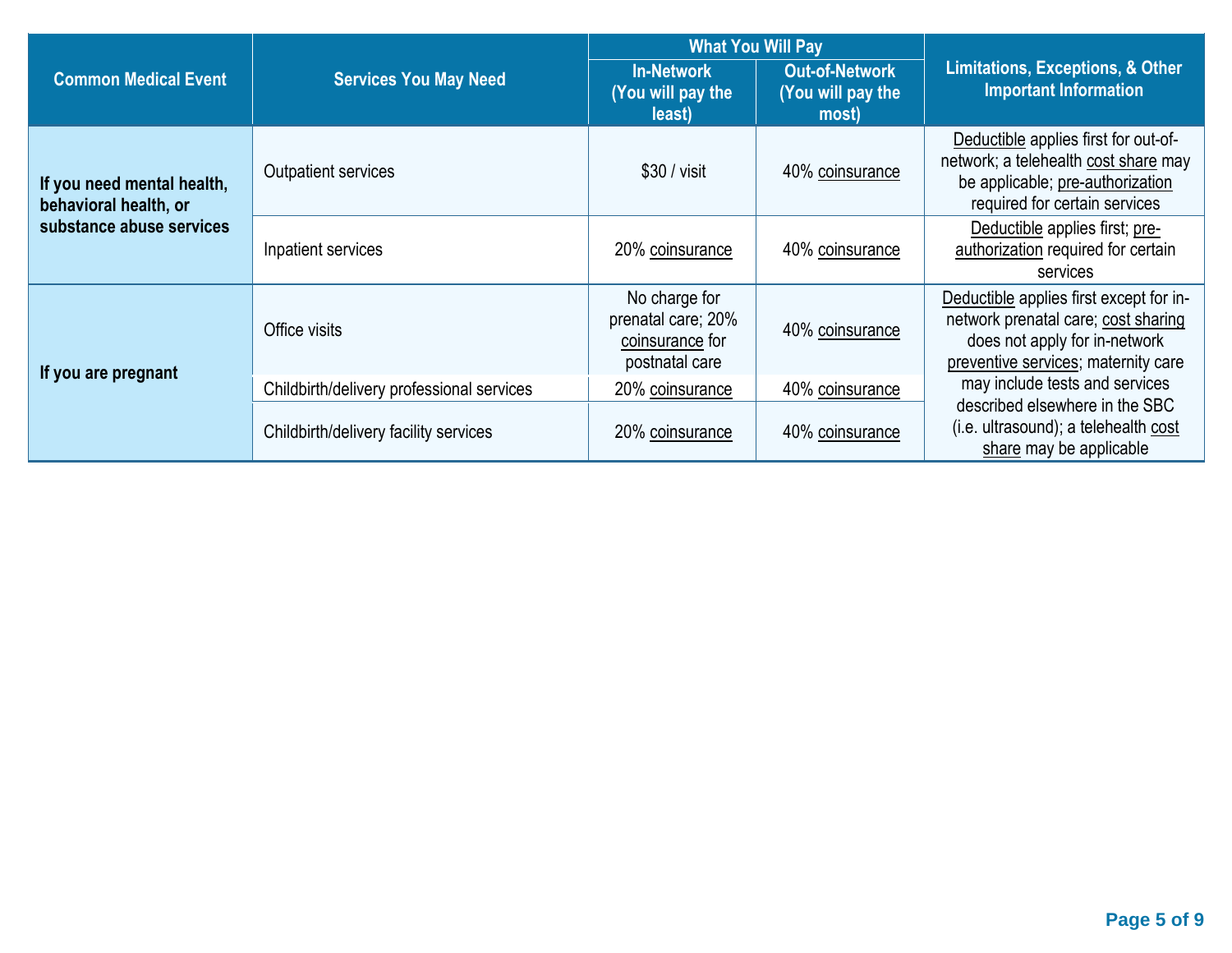|                                                                      |                                | <b>What You Will Pay</b>                                                              |                                                                                          |                                                                                                                                                                                                                                                                                                                                                                                                                         |  |
|----------------------------------------------------------------------|--------------------------------|---------------------------------------------------------------------------------------|------------------------------------------------------------------------------------------|-------------------------------------------------------------------------------------------------------------------------------------------------------------------------------------------------------------------------------------------------------------------------------------------------------------------------------------------------------------------------------------------------------------------------|--|
| <b>Common Medical Event</b>                                          | <b>Services You May Need</b>   | <b>In-Network</b><br>(You will pay the<br>least)                                      | <b>Out-of-Network</b><br>(You will pay the<br>most)                                      | <b>Limitations, Exceptions, &amp; Other</b><br><b>Important Information</b>                                                                                                                                                                                                                                                                                                                                             |  |
|                                                                      | Home health care               | 20% coinsurance                                                                       | 40% coinsurance                                                                          | Deductible applies first; pre-<br>authorization required                                                                                                                                                                                                                                                                                                                                                                |  |
|                                                                      | <b>Rehabilitation services</b> | \$30 / visit for<br>outpatient services;<br>20% coinsurance for<br>inpatient services | 40% coinsurance for<br>outpatient services;<br>40% coinsurance for<br>inpatient services | Deductible applies first except for in-<br>network outpatient services; limited to<br>60 outpatient visits per plan year<br>(other than for autism, home health<br>care, and speech therapy); limited to<br>100 days (combined with chronic<br>disease hospitals and skilled nursing<br>facilities) per plan year; a telehealth<br>cost share may be applicable; pre-<br>authorization required for certain<br>services |  |
| If you need help recovering<br>or have other special health<br>needs | <b>Habilitation services</b>   | \$30 / visit                                                                          | 40% coinsurance                                                                          | Deductible applies first for out-of-<br>network; outpatient rehabilitation<br>therapy coverage limits apply; in-<br>network cost share and coverage<br>limits waived for early intervention<br>services for eligible children; a<br>telehealth cost share may be<br>applicable                                                                                                                                          |  |
|                                                                      | Skilled nursing care           | 20% coinsurance                                                                       | 40% coinsurance                                                                          | Deductible applies first; limited to 100<br>days (combined with chronic disease<br>and rehabilitation hospitals) per plan<br>year; pre-authorization required                                                                                                                                                                                                                                                           |  |
|                                                                      | Durable medical equipment      | 20% coinsurance                                                                       | 40% coinsurance                                                                          | Deductible applies first; in-network<br>cost share waived for one breast<br>pump per birth                                                                                                                                                                                                                                                                                                                              |  |
|                                                                      | Hospice services               | No charge                                                                             | 40% coinsurance                                                                          | Deductible applies first for out-of-<br>network; pre-authorization required for<br>certain services                                                                                                                                                                                                                                                                                                                     |  |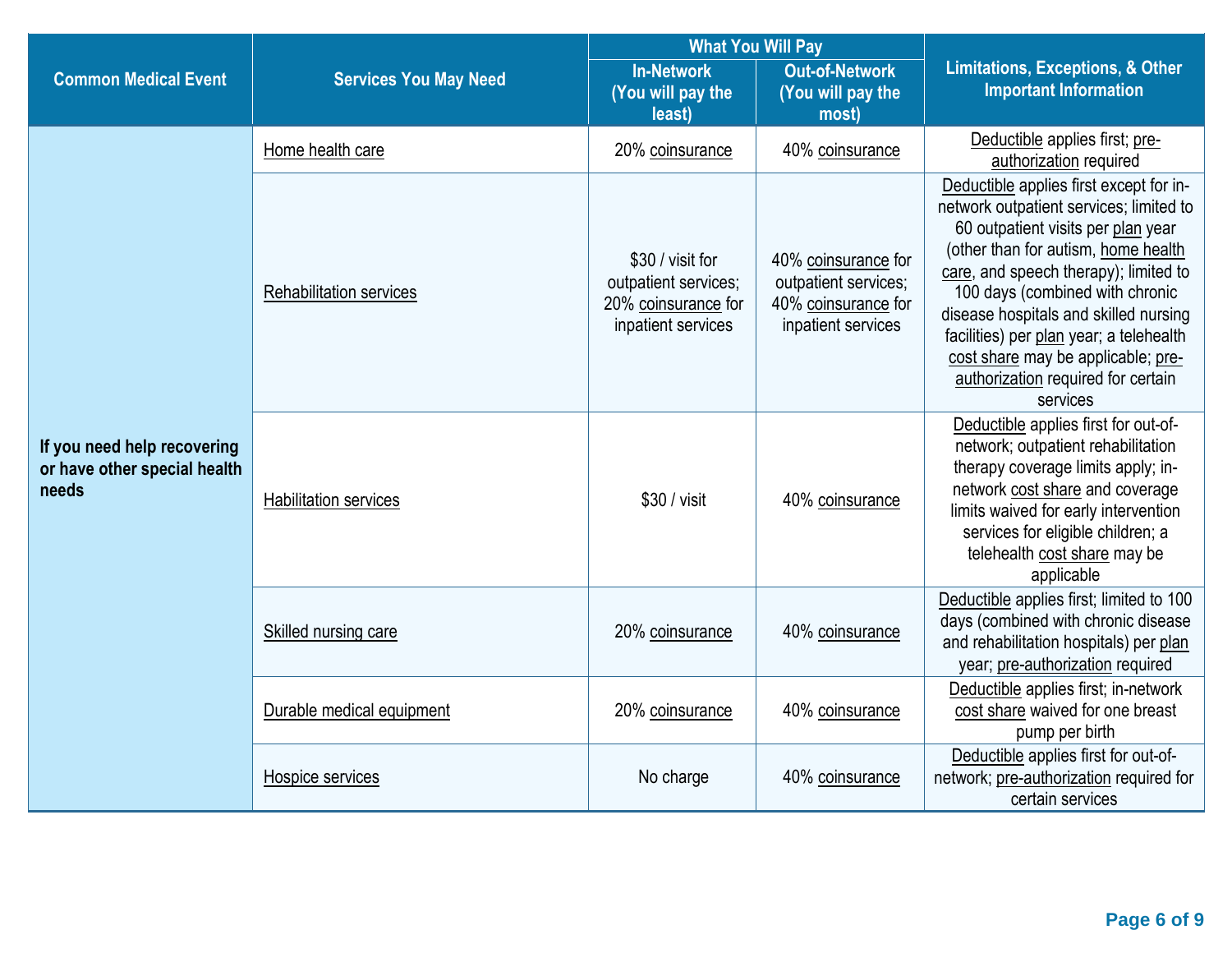|                                           |                              | <b>What You Will Pay</b>                                                 |                                                                                |                                                                                                           |  |
|-------------------------------------------|------------------------------|--------------------------------------------------------------------------|--------------------------------------------------------------------------------|-----------------------------------------------------------------------------------------------------------|--|
| <b>Common Medical Event</b>               | <b>Services You May Need</b> | <b>In-Network</b><br>(You will pay the<br>least)                         | <b>Out-of-Network</b><br>(You will pay the<br>most)                            | <b>Limitations, Exceptions, &amp; Other</b><br><b>Important Information</b>                               |  |
|                                           | Children's eye exam          | No charge                                                                | 40% coinsurance                                                                | Deductible applies first for out-of-<br>network; limited to one exam per<br>plan year                     |  |
| If your child needs dental<br>or eye care | Children's glasses           | No charge                                                                | No charge                                                                      | Limited to \$100 per plan year for one<br>set of prescription lenses and / or<br>frames or contact lenses |  |
|                                           | Children's dental check-up   | No charge for<br>members with a cleft<br>palate / cleft lip<br>condition | 40% coinsurance for<br>members with a cleft<br>palate / cleft lip<br>condition | Deductible applies first for out-of-<br>network; limited to members under<br>age 18                       |  |

| <b>Excluded Services &amp; Other Covered Services:</b>                                                                                                                                              |  |                                                                                                                                              |           |                                                                                                                                                                                                                                 |  |  |  |
|-----------------------------------------------------------------------------------------------------------------------------------------------------------------------------------------------------|--|----------------------------------------------------------------------------------------------------------------------------------------------|-----------|---------------------------------------------------------------------------------------------------------------------------------------------------------------------------------------------------------------------------------|--|--|--|
| Services Your Plan Generally Does NOT Cover (Check your policy or plan document for more information and a list of any other excluded services.)                                                    |  |                                                                                                                                              |           |                                                                                                                                                                                                                                 |  |  |  |
| Abortion and other services that are not in keeping<br>with the teachings of the Catholic church<br>Cosmetic surgery                                                                                |  | Dental care (Adult)<br>Long-term care                                                                                                        |           | Private-duty nursing<br>Weight loss programs                                                                                                                                                                                    |  |  |  |
| Other Covered Services (Limitations may apply to these services. This isn't a complete list. Please see your plan document.)                                                                        |  |                                                                                                                                              |           |                                                                                                                                                                                                                                 |  |  |  |
| Acupuncture (12 visits per plan year)<br><b>Bariatric surgery</b><br>Chiropractic care (18 visits per plan year)<br>Hearing aids (\$2,000 per ear every 36 months for<br>members age 21 or younger) |  | Infertility treatment (coverage for diagnosis and<br>some treatment per guidelines)<br>Non-emergency care when traveling outside the<br>U.S. | $\bullet$ | Routine eye care - adult (one exam per plan year;<br>\$100 per plan year for one set of prescription lenses<br>and / or frames or contact lenses)<br>Routine foot care (only for patients with systemic<br>circulatory disease) |  |  |  |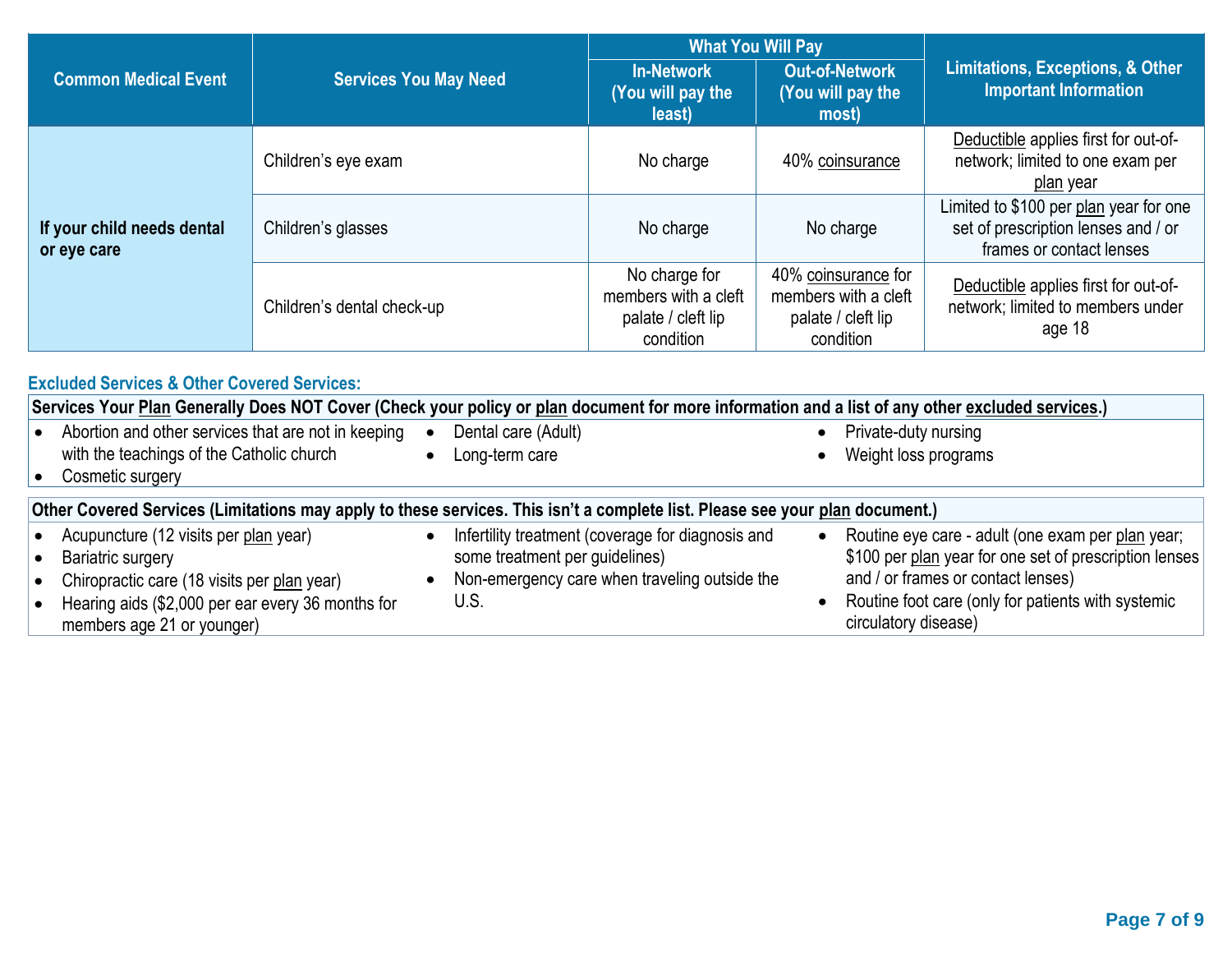Your Rights to Continue Coverage: There are agencies that can help if you want to continue your coverage after it ends. The contact information for those agencies is: the U.S. Department of Labor, Employee Benefits Security Administration at 1-866-444-EBSA (3272) or [www.dol.gov/ebsa/healthreform](http://www.dol.gov/ebsa/healthreform) and the U.S. Department of Health and Human Services at 1-877-267-2323 x61565 or [www.cciio.cms.gov.](http://www.cciio.cms.gov/) Your state insurance department might also be able to help. If you are a Massachusetts resident, you can contact the Massachusetts Division of Insurance at 1-877-563-4467 or [www.mass.gov/doi.](http://www.mass.gov/doi) Other coverage options may be available to you too, including buying individual insurance coverage through the Health Insurance Marketplace. For more information about the Marketplace, visit [www.HealthCare.gov](http://www.healthcare.gov/) or call 1-800-318-2596. For more information about possibly buying individual coverage through a state exchange, you can contact your state's marketplace, if applicable. If you are a Massachusetts resident, contact the Massachusetts Health Connector by visiting [www.mahealthconnector.org.](http://www.mahealthconnector.org/) For more information on your rights to continue your employer coverage, contact your plan sponsor. (A plan sponsor is usually the member's employer or organization that provides group health coverage to the member.)

Your Grievance and Appeals Rights: There are agencies that can help if you have a complaint against your plan for a denial of a claim. This complaint is called a grievance or appeal. For more information about your rights, look at the explanation of benefits you will receive for that medical claim. Your plan documents also provide complete information on how to submit a claim, appeal, or a grievance for any reason to your plan. For more information about your rights, this notice, or assistance, call 1-800-832-3871 or contact your plan sponsor. (A plan sponsor is usually the member's employer or organization that provides group health coverage to the member.)

## **Does this plan provide Minimum Essential Coverage? Yes.**

Minimum Essential Coverage generally includes plans, health insurance available through the Marketplace or other individual market policies, Medicare, Medicaid, CHIP, TRICARE, and certain other coverage. If you are eligible for certain types of Minimum Essential Coverage, you may not be eligible for the premium tax credit.

## **Does this plan meet the Minimum Value Standards? Yes**

If your plan doesn't meet the Minimum Value Standards, you may be eligible for a premium tax credit to help you pay for a plan through the Marketplace.

**Disclaimer:** This document contains only a partial description of the benefits, limitations, exclusions and other provisions of this health care plan. It is not a policy. It is a general overview only. It does not provide all the details of this coverage, including benefits, exclusions and policy limitations. In the event there are discrepancies between this document and the policy, the terms and conditions of the policy will govern.

*To see examples of how this plan might cover costs for a sample medical situation, see the next section.*